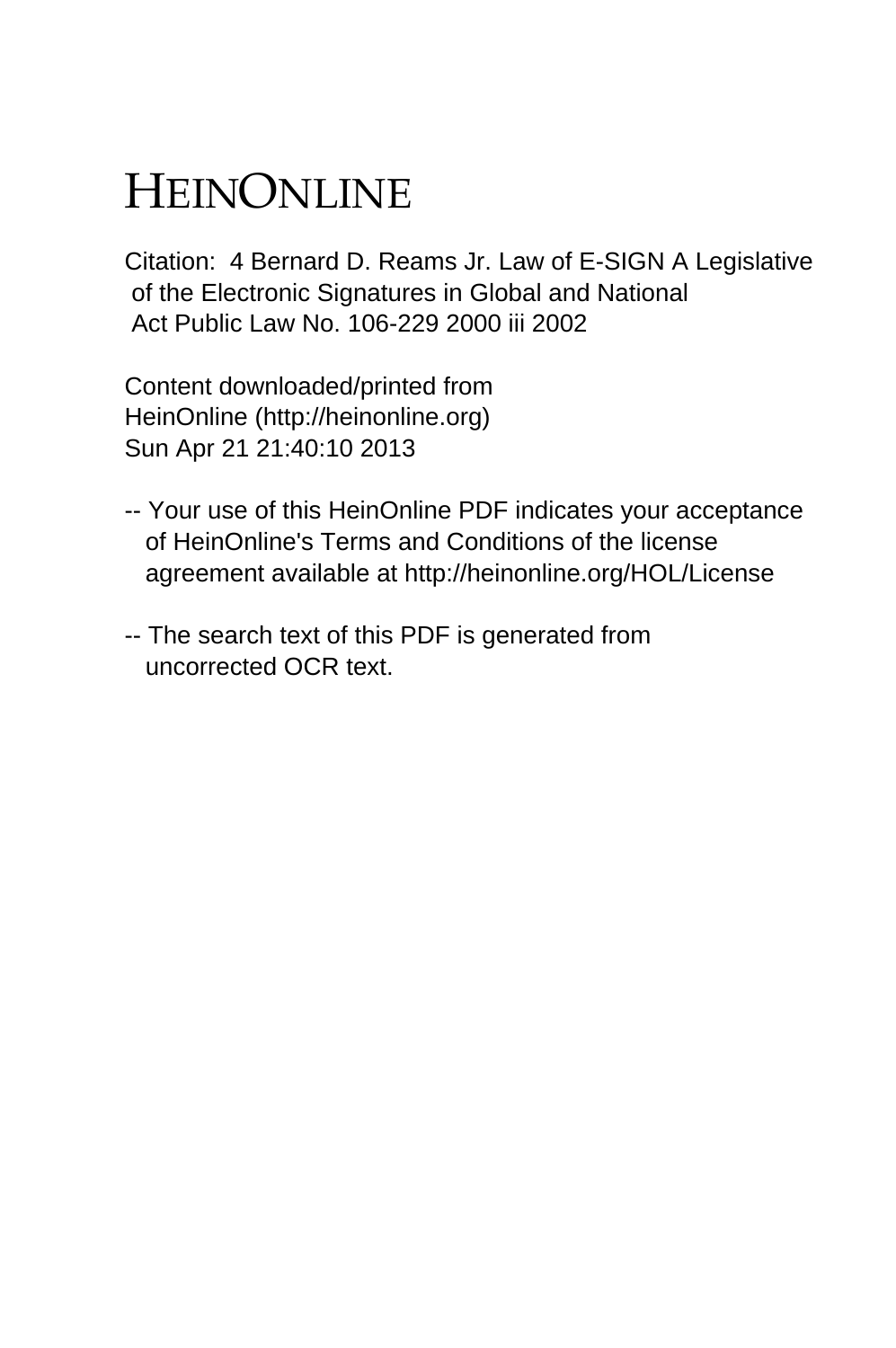# **DIGITAL MILLENNIUM COPYRIGHT ACT -- HON. TOM BLILEY** (Extension of Remarks **- October 13, 1998)**

[Page: **E2136]**

# **HON. TOM BLILEY**

## **in the House of Representatives**

#### *MONDAY OCTOBER 12, 1998*

- **"** Mr. BLILEY. Mr. Speaker, as Chairman of the Committee on Commerce, I want to make some additional comments. Specifically, given that the Conference Report contains several new provisions, I want to supplement the legislative history for this legislation to clarify the Conferees' intent, as well as make clear the constitutional bases for our action. Given the inherent page and time limitations of spelling everything out in a conference report, I wanted to share our perspective with our colleagues before they vote on this important legislation. Moreover, given the unfortunate proclivity of some in our society to file spurious lawsuits, I don't want there to be any misunderstanding about the scope of this legislation, especially the very limited scope of the device provisions in Title I and the very broad scope of the exceptions to section 1201(a)(1).
- Throughout the 105th Congress, the Committee on Commerce has been engaged in a wideranging review of all the issues affecting the growth of electronic commerce. Exercising our jurisdiction under the commerce clause to the Constitution and under the applicable precedents of the House, our Committee has a long and well-established role in assessing the impact of possible changes in law on the use and the availability of the products and services that have made our information technology industry the envy of the world. We therefore paid particular attention to the impacts on electronic commerce of the bill produced by the Senate and our colleagues on the House Judiciary Committee.
- \* Much like the agricultural and industrial revolutions that preceded it, the digital revolution has unleashed a wave of economic prosperity and job growth. Today, the U.S. information technology industry is developing exciting new products to enhance the lives of individuals throughout the world, and our telecommunications industry is developing new means of distributing information to these consumers in every part of the globe. In this environment, the development of new laws and regulations could well have a profound impact on the growth of electronic commerce.
- \* Article 1, section 8, clause 8 of the United States Constitution authorizes the Congress to promulgate laws governing the scope of proprietary rights in, and use privileges with respect to, intangible 'works of authorship.' As set forth in the Constitution, the fundamental goal is **[t]** o promote the Progress of Science and usefiul Arts.... ' In the more than 200 years since enactment
- **"** of the first federal copyright law in 1790, the maintenance of this balance has contributed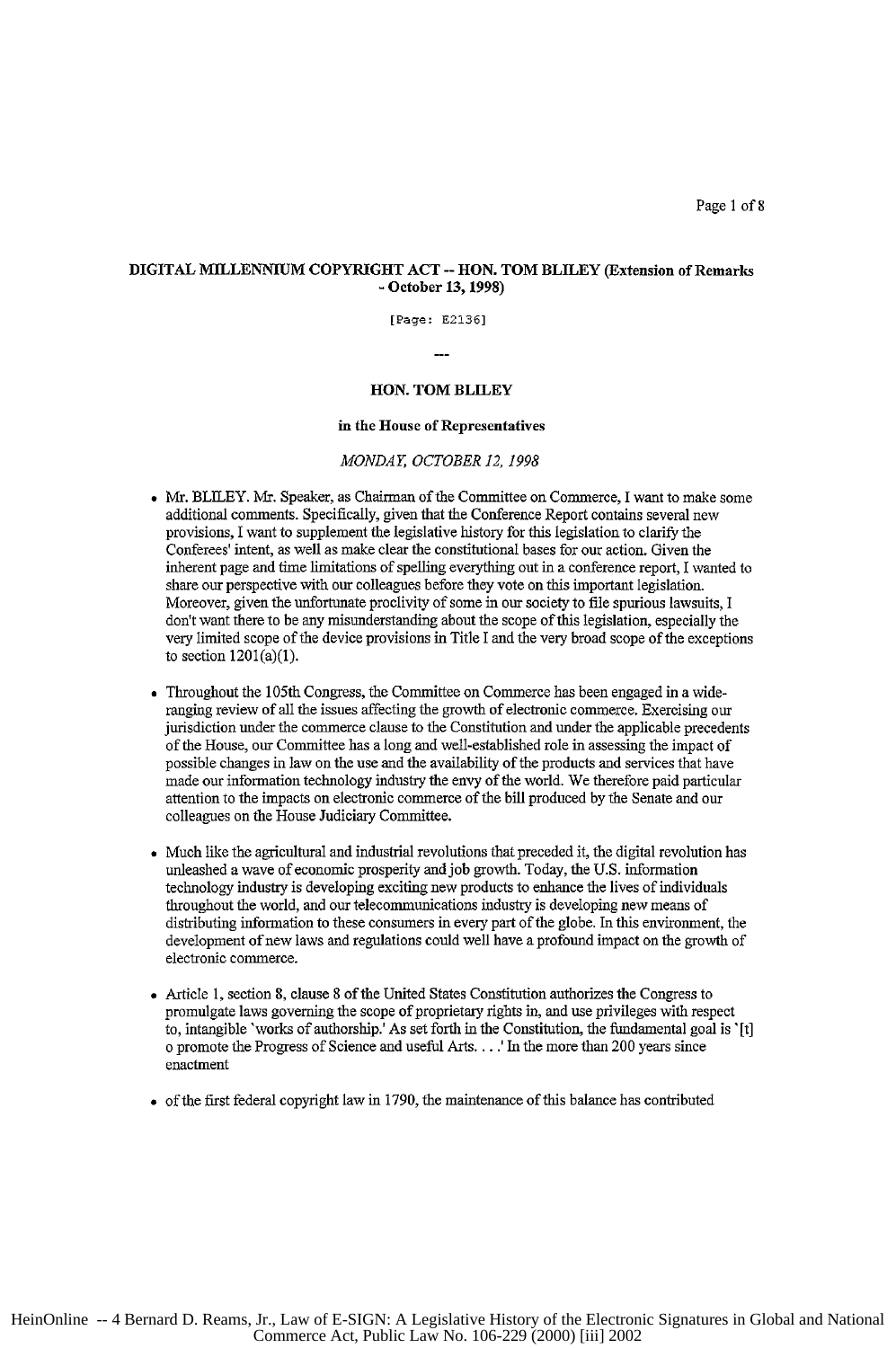significantly to the growth of markets for works of the imagination as well as the industries that enable the public to have access to and enjoy such works.

- Congress has historically advanced this constitutional objective by regulating the use of information--not the devices or means by which the information is delivered or used by information consumers--and by ensuring an appropriate balance between the interests of copyright owners and information users. Section 106 of the Copyright Act of 1976, 17 U.S.C. 106, for example, establishes certain rights copyright owners have in their works, including limitations on the use of these works without their authorization. Sections **107** through 121 of the Copyright Act, 17 U.S.C. 107-121, set forth the circumstances in which such uses will be deemed permissible or otherwise lawful even though unauthorized. In general, all of these provisions are technology neutral, They do not regulate commerce in information technology. Instead, they prohibit certain actions and create exceptions to permit certain conduct deemed to be in the greater public interest, all in a way that balances the interests of copyright owners and users of copyrighted works.
- As proposed by the Clinton Administration, however, the anti-circumvention provisions to

[Page: E2137]

implement the WIPO treaties would have represented a radical departure from this tradition. In a September 16, 1997 letter to Congress, 62 distinguished law professors expressed their concern about the implications of regulating devices through proposed section 1201. They said in relevant part: JE]nactment of Section 1201 would represent an unprecedented departure into the zone of what might be called paracopyright--.an uncharted new domain of legislative provisions designed to strengthen copyright protection by regulating conduct which traditionally has fallen outside the regulatory sphere of intellectual property law.'

- **"** The ramifications of such a fundamental shift in law would be quite significant. Under section 1201(a)(1) as proposed by the Administration, for example, a copyright owner could deny a person access to a work, even in situations that today would be perfectly lawful as a legitimate 'fair use' of the work. In addition, under section 1201 **(b)** as proposed by the Administration, a copyright owner could successfully block the manufacturing and sale of a device used to make fair use copies of copyrighted works, effectively overruling the Supreme Court's landmark decision in *Sony Corporation ofAmerica v. Universal Studios, Inc.,* 464 U.S. 417 (1984).
- In the view of our Committee, there was no need to create such risks, including the risk that enactment of the bill could establish the legal framework that would inexorably create a 'payper-use' society. The WIPO treaties permit considerable flexibility in the means by which they may be implemented. The texts agreed upon by the delegates to the December 1996 WIPO Diplomatic Conference specifically allow contracting states to 'carry forward and appropriately extend into the digital environment limitation and exceptions n their national laws which have been considered acceptable under the Berne Convention' and to 'devise new exceptions and limitations that are appropriate in the digital network environment.'
- Thus, the Committee endeavored to specify, with as much clarity as possible, how the anticircumvention right, established in title 17 but outside of the Copyright Act, would be qualified to maintain balance between the interests of content creators and information users. The Committee considered it particularly important to ensure that the concept of fair use remain firmly established in the law and that consumer electronics, telecommunications, computer, and other legitimate device manufacturers have the freedom to design new products without being subjected to the threat of litigation for making design decisions. The manner in which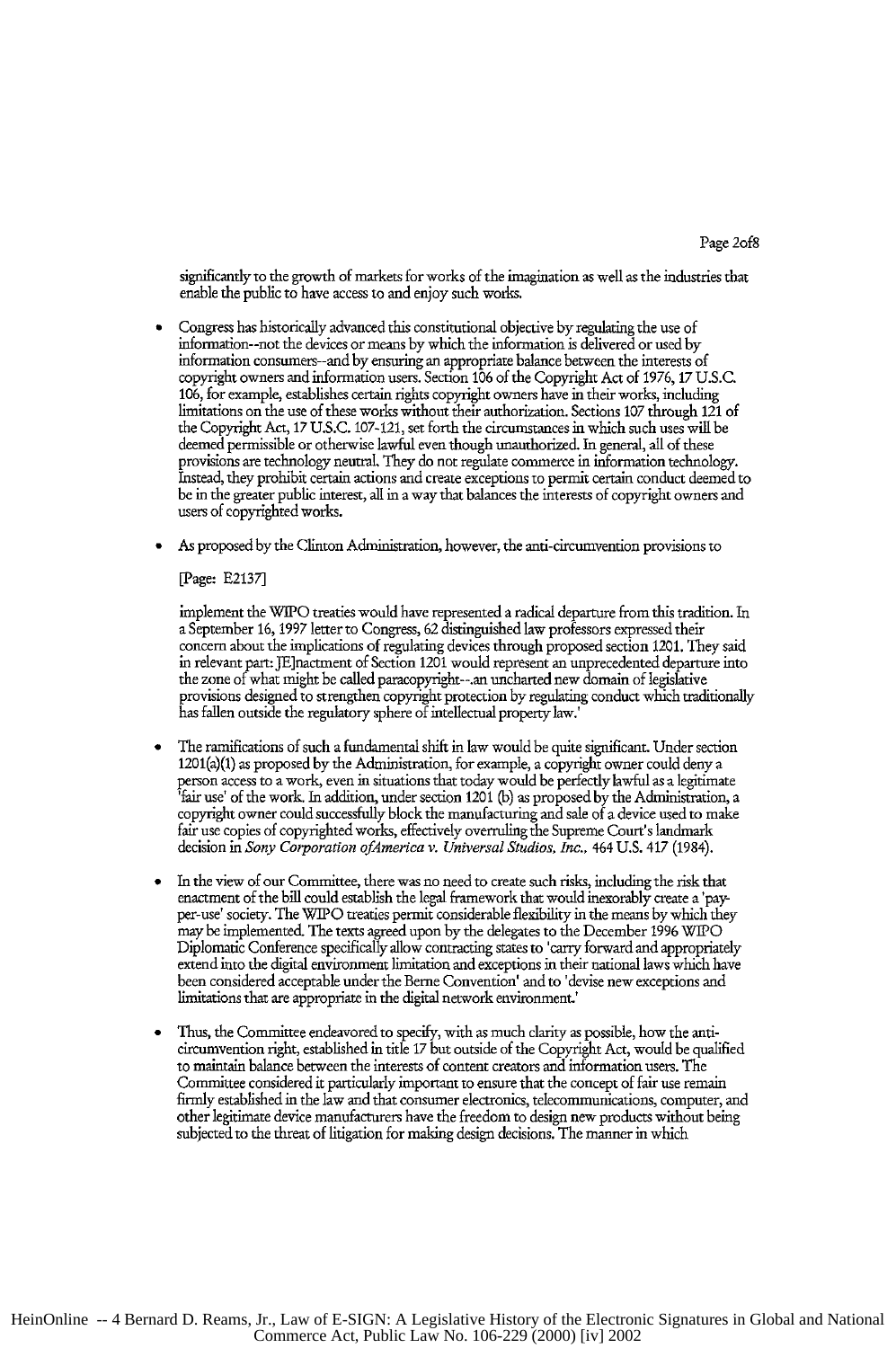this balance has been achieved is spelled out in greater detail below.

- **"** In making our proposed recommendations, the Committee on Commerce acted under both the 'copyright! clause and the commerce clause. Both the conduct and device provisions of section 1201 create new rights in addition to those which Congress is authorized to recognize under Article I, Section 8, Clause 8. As pointed out by the distinguished law professors quoted above, this legislation is really a 'paracopyright! measure. In this respect, then, the constitutional basis for legislating is the commerce clause, not the 'copyright' clause.
- **"** I might add that the terminology of'fair use' is often used in reference to a range of consumer interests in copyright law. In connection with the enactment of a 'paracopyright regime, consumers also have an important related interest in continued access, on reasonable terms, to information governed by such a regime. Protecting that interest, however denominated, also falls squarely within the core jurisdiction of our Committee.
- **"** We thus were pleased to see that the conference report essentially adopts the approach recommended by our Committee with respect to section 1201. Let me describe some of the most important features of Title I.
- **"** Section 1201(a)(1), in lieu of a new statutory prohibition against the act of circumvention, creates a rulemaking proceeding intended to ensure that persons (including institutions) will continue to be able to get access to copyrighted works in the future. Given the overall concern of the Committee that the Administration's original proposal created the potential for the development of a 'pay-per-use' society, we felt strongly about the need to establish a mechanism that would ensure that libraries, universities, and consumers generally would continue to be able to exercise their fair use rights and the other exceptions that have ensured access to works. Like many of my colleagues in the House, I feel it will be particularly important for this provision to be interpreted to allow individuals and institutions the greatest access to the greatest number of works, so that they will be able to continue exercising their traditional fair use and other rights to information.
- Under section  $1201(a)(1)(C)$ , the Librarian of Congress must make certain determinations based on the recommendation of the Register of Copyrights, who must consult with the Assistant Secretary of Commerce for Communications and Information before making any such recommendations, which must be made on the record. As Chairman of the Committee on Commerce, I felt very strongly about ensuring that the Assistant Secretary would have a substantial and meaningful role in making fair use and related decisions, and that his or her views would be
- \* made a part of the record. Given the increasingly important role that new communications devices will have in delivering information to consumers, I consider it vital for the Register to consult closely with the Assistant Secretary to understand the impact of these new technologies on the availability of works to information consumers and to institutions such as libraries and universities. As the heating record demonstrates, I and many of my colleagues are deeply troubled by the prospect that this legislation could be used to create a 'pay-per-use' society. We rejected the Administration's original proposed legislation in large part because of our concern that it would have established a legal framework for copyright owners to exploit at the expense of ordinary information consumers. By insisting on a meaningful role for the Assistant Secretary and by ensuring that a court would have an opportunity to assess a full record, we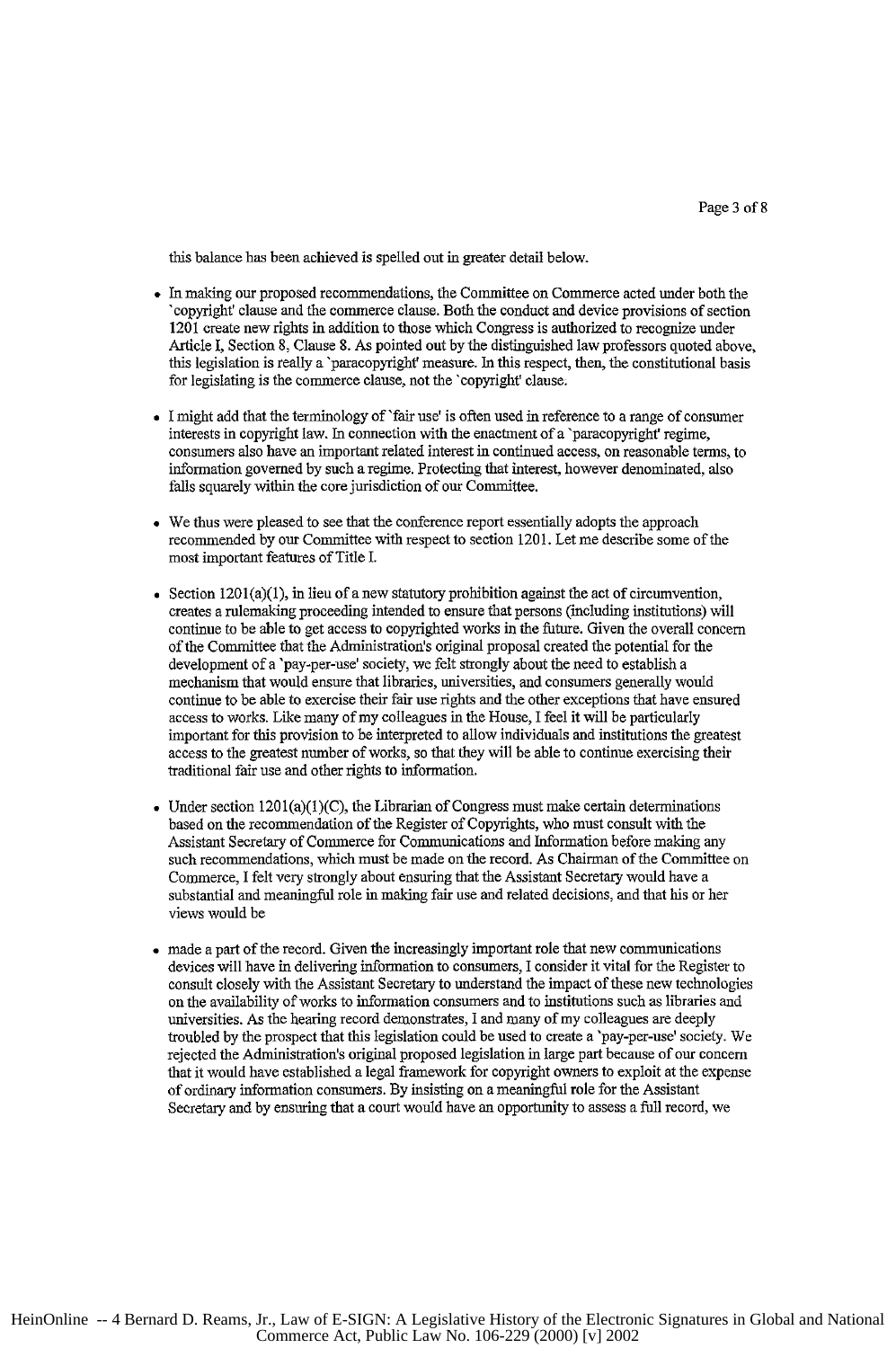believe we have established an appropriate environment in which the fair use interests of society at large can be properly addressed.

- **"** Sections 1201(a)(2) and (b)(1) make it illegal to manufacture, import, offer to the public, provide, or otherwise traffic in so-called 'black boxes'--devices with no substantial noninfringing uses that are expressly intended to facilitate circumvention of technological measures for purposes of gaining access to or making a copy of a work. These provisions are not aimed at widely used staple articles of commerce, such as the consumer electronics, telecommunications, and computer products--including videocassette recorders, telecommunications switches, personal computers, and servers--used by businesses and consumers everyday for perfectly legitimate purposes.
- Section 1201(a)(3) defines 'circumvent a technological protection measure,' and when a technological protection measure 'effectively controls access to a work.' As reported by the Committee on the Judiciary, the bill did not contain a definition of'technological protection measure.' The Committee on Commerce was concerned that the lack of such a definition could put device and software developers, as well as ordinary consumers, in an untenable position: the bill would command respect for technological measures, but without giving them any guidance about what measures they were potentially prohibited from circumventing. Given that manufacturers could be subject to potential civil and criminal penalties, the Committee felt it was particularly important to state in our report that those measures that would be deemed to effectively control access to a work would be those based on encryption, scrambling, authentication, or some other measures which requires the use of a 'key' provided by a copyright owner to gain access to a work. Measures that do not meet these criteria would not be covered by the legislation, and thus the circumvention of them would not provide a basis for liability.
- **"** Section 120 1(b)(2) similarly defines 'circumvent protection afforded **by** a technological measure,' and when a technological measure 'effectively protects a right of a copyright owner under title 17, United States Code.' In our Committee report and in my own floor statement accompanying passage of the original House bill, I felt it was important to stress in this context as well those measures that would be deemed to effectively control copying of a work would be those based on encryption, scrambling, authentication, or some other measure which requires the use of a 'key' provided by a copyright owner. The inclusion in the conference report of a separate new provision dealing with the required response of certain analog videocassette recorders to specific analog copy
- \* protection measures extends this scope, but in a singular, well-understood, and carefully defined context.
- Section  $1201(c)(3)$  provides that nothing in section 1201 requires that the design of, or design and selection of parts and components for, a consumer electronics, telecommunications, or computer product provide for a response to any particular technological measure, so long as the device does not otherwise violate section 1201. With the strong recommendation of my Committee, the House had deleted the 'so long as' clause as unnecessary and potentially circular in meaning. However, with the addition by the conferees of new subsection (k), which mandates a response by certain devices to certain analog protection measures, the 'so long as' clause of the original Senate bill finally had a single, simple, and clear antecedent, and thus was acceptable to me and my fellow House conferees.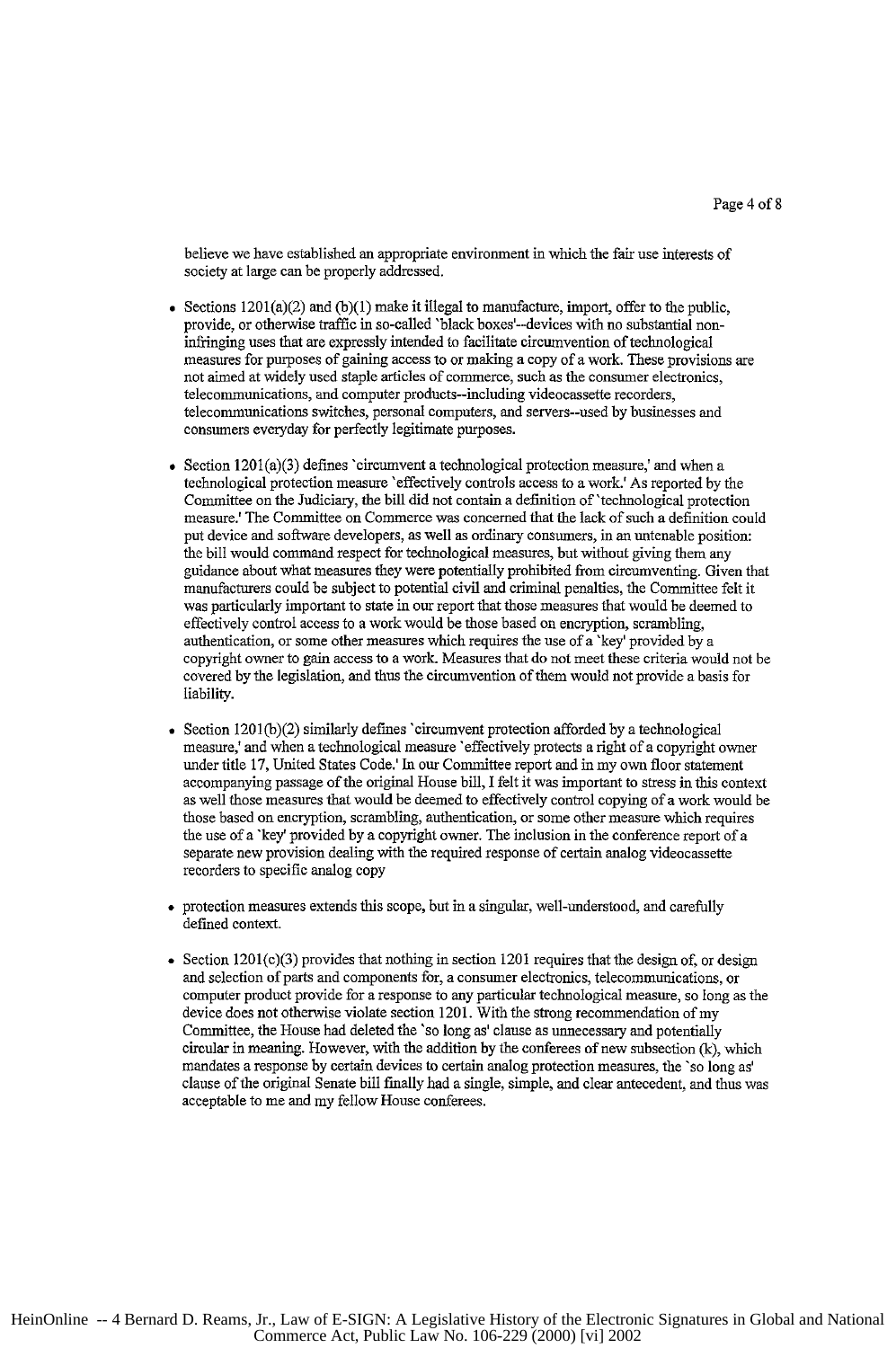If history is a guide, someone may yet try to use this bill as a basis for filing a lawsuit to stop legitimate new products from coming to market. It was the Committee's strong belief-

#### [Page: E21368]

a view generally shared by the conferees--that product manufacturers should remain free to design and produce consumer electronics, telecommunications, and computing products without the threat of incurring liability for their design decisions. Imposing design requirements on product and component manufacturers would have a dampening effect on innovation, on the research and development of new products, and hence on the growth of electronic commerce.

- The Committee on Commerce recognized that it is important to balance the interest in protecting copyrighted works through the use of technological measures with the interest in allowing manufacturers to design their products to respond to consumer needs and desires. Had the bill been read to require that products respond to any technological protection measure that any copyright owner chose to deploy, manufacturers would have been confronted with difficult. perhaps even impossible, design choices, with the result that the availability of new products with new product features could have been restricted. They might have been forced to choose. for example, between implementing two mutually incompatible technological measures. In striking a balance between the interests of product manufacturers and content owners, the Committee believed that it was inappropriate and technologically infeasible to require products to respond to all technological protection measures. For that reason, it included the 'no mandate' provision in the form of section 1201(c)(3). As a result of this change, it was the Committee's strongly held view that the bill should not serve as a basis for attacking the manufacture, importation, or sale of staple articles of commerce with commercially significant non-infringing uses, but it would provide content owners with a powerful new tool to attack black boxes. Except for the one recognition in the conference report of the balanced requirements os sections 1201(k) as 'otherwise' imposing certain obligations, this provision remains unchanged from the House bill.
- Based on prior experience and the extensive hearing record, the Committee also was concerned that new technological measures and systems for preserving copyright management information might cause'playability' problems. For example, the Committee learned that, as initially proposed, a proprieray copy protection scheme that is today widely used to protect analog
- motion pictures could have caused significant viewability problems, including noticeable artifacts, with certain television sets until it was modified with the cooperation of the consumer electronics industry. Concerns were expressed that H.R. 2281 could be interpreted to require consumer electronics manufacturers to design their devices not only so that they would have to respond to such similarly flawed schemes, but also that they, and others, would be prevented b\ the proscriptions in the bill from taling necessary steps to fix such problems.
- As advances in technology occur, consumers will enjoy additional benefits if devices are able to interact, and share information. Achieving interoperability in the consumer electronics environment will be a critical factor in the growth of electronic commerce. Companies are already designing operating systems and networks that connect devices in the home and workplace. In the Committee's view, manufacturers, consumers, retailers, and professional servicers should not be prevented from correcting an interoperability problem or other adverse effect resulting from a technological measure causing one or more devices in the home or in a business to fail to interoperate with other technologies. Given the multiplicity of ways in which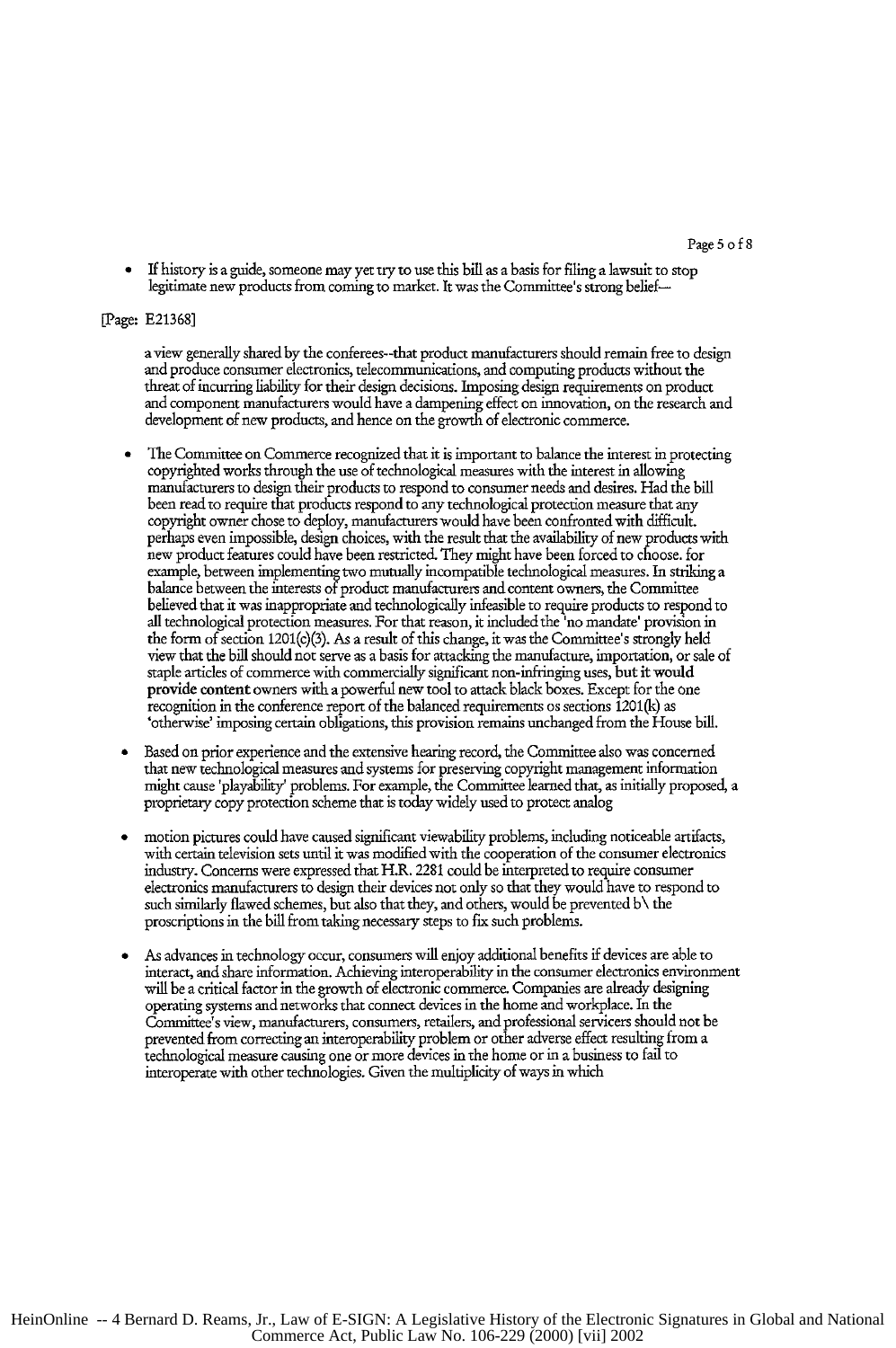products will interoperate, it seems probable that some technological measures or copyright management information systems might cause playability problems.

- To encourage the affected industries to work together with the goal of avoiding potential playability problems in advance to the extent possible, the Committee emphasized in its report and I made clear in my floor statement that a manufacturer of a product or device (to which 1201 would otherwise apply) may lawfully design or modify the product or device to the extent necessary to mitigate a frequently occurring and noticeable adverse effect on the authorized performance or display of a work that is caused by a technological measure in the ordinary course of its design and operation. Similarly, recognizing that a technological measure may cause a playability problem with a particular device, or combination of devices, used by a consumer, the Committee also emphasized that a retailer, professional servicer, or individual consumer lawfully could modify a product or device solely to the extent necessary to mitigate a playability problem caused by a technological measure in the ordinary course of its design and operation. The conferees made clear in their report that they shared these views on playability.
- In this connection, the Committee on Commerce emphasized its hope that the affected industries would work together to avoid such playability problems to the extent possible. We know that multi-industry efforts to develop copy control technologies that are both effective and avoid such noticeable and recurring adverse effects have been underway over the past two years. The Committee strongly encouraged the continuation of those efforts, which it views as offering substantial benefits to copyright owners in whose interest it is to achieve the introduction of effective technological protection measures and, where appropriate, copyright management information technologies that do not interfere with the normal operations of affected products.
- **"** I was particularly pleased that the Senate conferees shared our Committee's assessment of the importance of addressing the playability issue and of encouraging all interested parties to strive to work together through a consultative approach before new technological measures are introduced
- **"** in the market. As the conferees pointed out, one of the benefits of such consultation is to allow the testing of proposed technologies to determine whether they create playability problems on the ordinary performance of playback and display equipment, and to thus be able to take steps to eliminate or substantially mitigate such adverse effects before new technologies are introduced. As the conferees recognized, however, persons may choose to implement a new technology without vetting it through an inter-industry consultative process, or without regard to the input of the affected parties. That would be unfortunate.
- **"** in any event, however a new protection technology or new copyright management information technology comes to market, the conferees recognized that the technology might materially degrade or otherwise cause recurring appreciable adverse effects on the authorized performance or display of works. Thus, with our Committee's encouragement, the conferees explicitly stated that makers or servicers of consumer electronics, telecommunications, or computing products who took steps solely to mitigate a playability problem (whether or not taken in combination with other lawful product modifications) shall not be deemed to have violated either section 1201(a) or section 1201(b). Without giving them that absolute assurance, we felt that the introduction of new products into the market might be stifled, or that consumers might find it more difficult to get popular legitimate products repaired.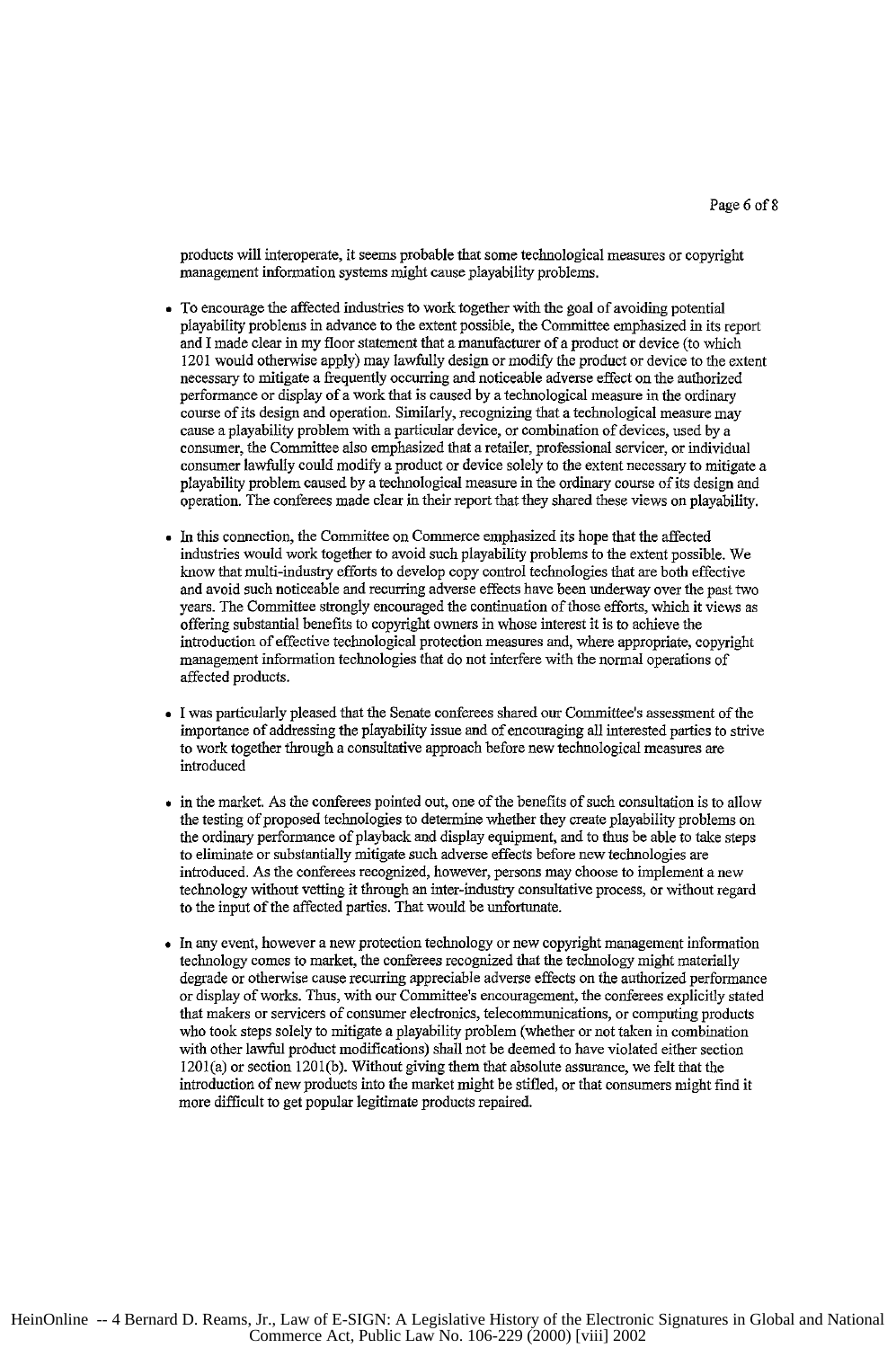- I want to add, however, that we shared the concern of our fellow conferees that this construction was not meant to afford manufacturers or servicers an opportunity to give persons unauthorized access to protected content or to usurp the rights under the Copyright Act--not title 17 generally--of copyright owners in such works under the guise of 'correcting' a playability problem. Nor was it our intent to give the unscrupulous carte blanche to convert legitimate products into black boxes under the guise of fixing an ostensible playability problem for a consumer.
- Moreover, with respect copyright management information, the conferees also made it explicit that persons may make product adjustments to eliminate playability problems without incurring<br>liability under section 1202 as long as they are not inducing, enabling, facilitating, or concealing<br>usurpation of rights of cop
- Sections 1201(k) requires that certain analog recording devices respond to two forms of copy control technology that are in wide use in the market today. Neither employees encryption or scrambling of the content being protected, but they have been subject to extensive multi -industry consultations, testing, and analysis. With respect to this provision, I think it is important to stress four points. First, these analog-based technologies do not create 'playability' problems on normal consumer electronics products. Second, the intellectual property necessary for the operation of these technologies will be available on reasonable and non-discriminatory terms. Third, we specifically excluded from the scope of the provision professional analog videocassette recorders, which the motion picture, broadcasting, and other legitimate industries and individual businesses use today in, and will continue to need for, their normal, lawful business operations. And finally, and most importantly, we have established very definitive'encoding rules' to ensure that we have preserved long-standing and well-established consumer home taping practices.
- As Chairman of the Committee on Commerce, which has jurisdiction over such communications matters as the distribution of free and subscription television programming,
- I think it is important to stress that the encoding rules represent a careful balancing of interests. Although copyright owners may use these technologies to prevent the making of a viewable copy of a pay-per-view, near video on demand, or video on demand transmission or prerecorded tape or disc containing a motion picture, they may not use such encoding to limit or preclude consumers from making analog copies of programming offered through other channels or services. Thus, in addition

## [Page: E21369]

to traditional over-the-air broadcasts, basic and extended tiers or programming services, whether provided through cable or other wireline, satellite, or future over-the-air terrestrial systems, may not be encoded with these technologies at all. In addition, copyright owners may only utilize these technologies to prevent the making of a 'second generation' copy of an original transmission provided through a pay television service.

Given that copyright owners may not use these technologies to deprive consumers of their right to copy from pay television programming, the distinction between pay-per-view and pay television services is critical. Where a member of the public affirmatively selects a particular program or a specified group of programs and then pays a fee that is separate from subscription or other fees, the program offering is pay-per-view. Where, however, consumers subscribe to or pay for programming that the programmer selects, whether it be one or more discrete programs. or a month's worth of programming, then that package itself is a pay television service, even if it represents only a portion of the programming that might be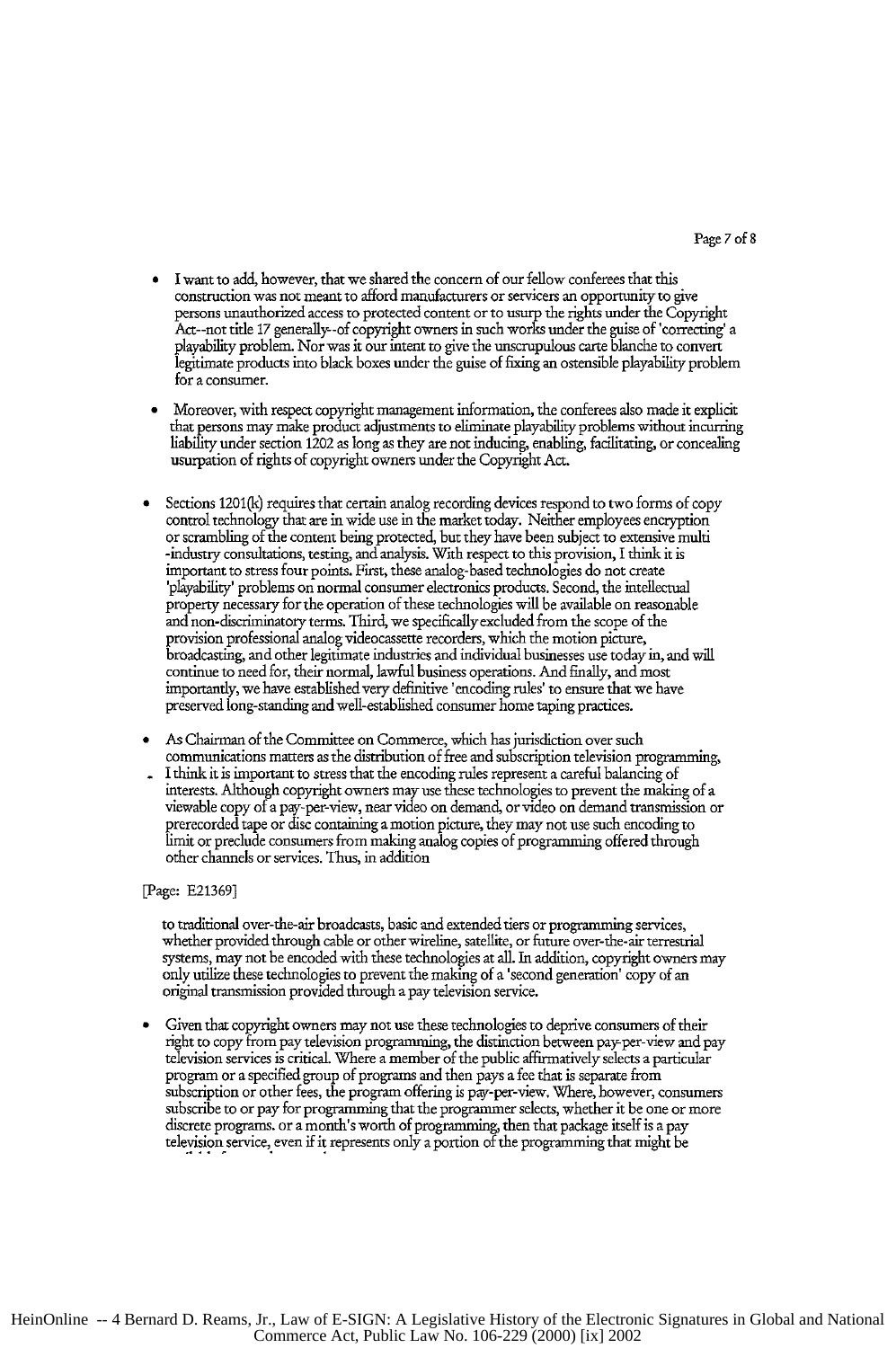Page **8** of 8

programmer's channel.

- **"** In short, with the conferees essentially having endorsed the approach of the Committee on Commerce to WIPO implementing legislation, we have produced a bill that should help spur creativity by content providers without stifling the growth of new technology. In fact, with a clear set of rules established for both analog and digital devices, product designers should enjoy the freedom to innovate and bring ever-more exciting new products to market.
- **"** I think we have struck fair and reasonable compromises, and have produced a bill of appropriate scope and balance. I urge my colleagues to support the conference report.

(Page: E2139]

END